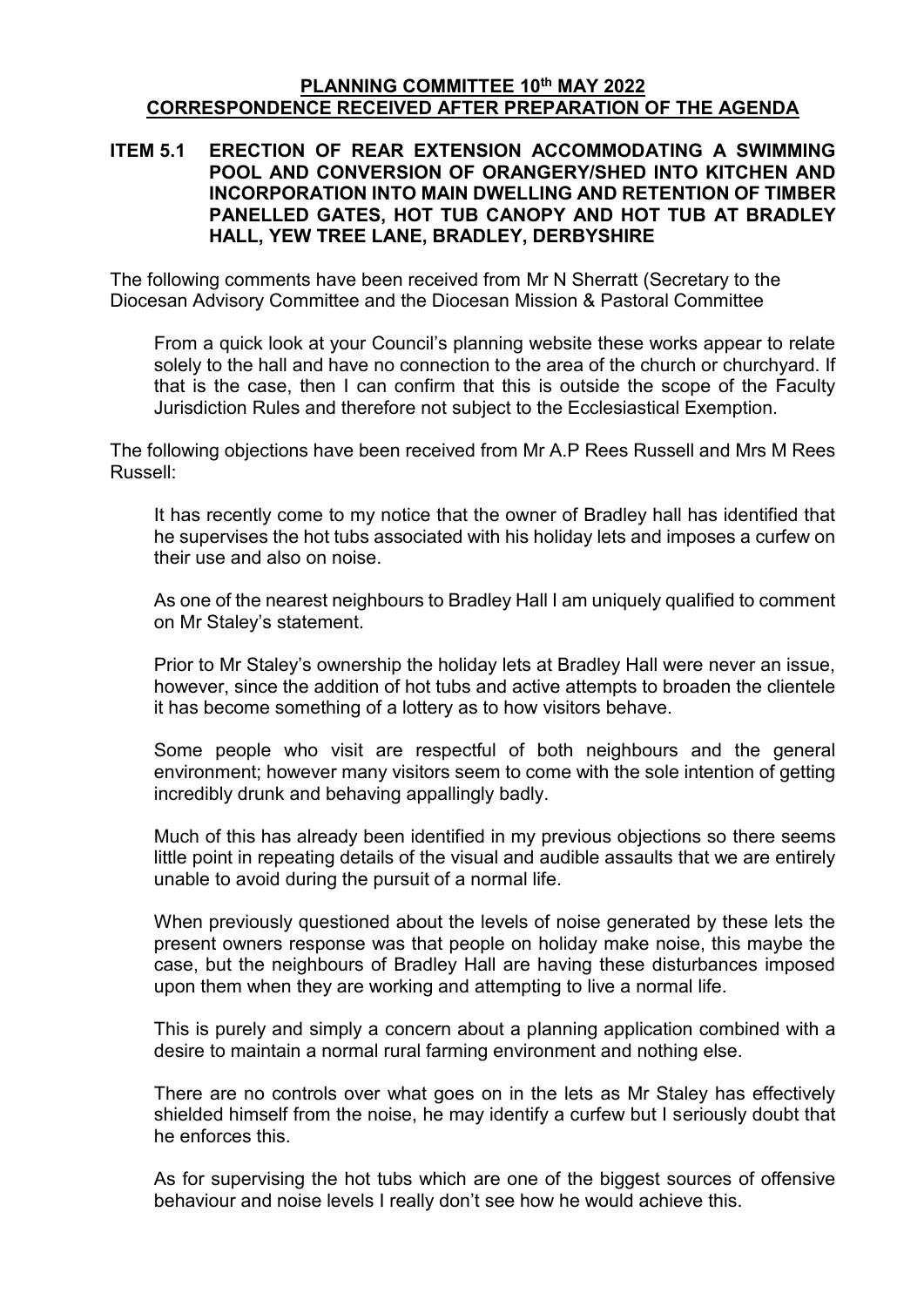A recent example would be visitors that were in one of the lets over the bank holiday, they were incredibly loud upon arrival and on the Monday were significantly inebriated by 17:00 by around 21:20 an ambulance had turned up to the accompaniment of a female violently vomiting, men threatening each other with physical violence and young children screaming at the top of their lungs. The ambulance remained on site until 23:00.

Although the specific need for an ambulance is unknown what was going on in the background point to excessive alcohol consumption.

Last summer the noise levels generated were so bad that the only solution was to stay indoors and shut the windows to block out shouting and loud music. To give you an idea of how this sound carries people at the top of Hadley Lane were phoning up and complaining.

Based on the problems generated by the existing holiday lets there is a great deal of concern around further development of this aspect of Bradley Hall. Although Mr Staley has stated that these alterations are for family use, the nature and configuration of these alterations is something of a concern.

Given that Mr Staley has a portfolio of similarly developed properties I have trouble believing that these alterations are nothing more than an attempt to secure maximum yield on his investment.

I would like to re-state in the strongest terms that any sign off on planning permission should be caveated to restrict usage to domestic purposes only.

#### **Response:**

The Local Planning Authority have assessed the impact of the development on the amenity of neighbouring residents with particular regard to the hot tubs in paragraph 8.5 of the officer's report.

The following comments have been received from the applicants Solicitor:

I have can confirm that I acted for you in connection with the purchase of the above property, which is registered with title numbers DY228620 and DY228621

I can confirm that there are no restrictive covenants contained in your title which would prevent any development of the property. For the avoidance of any doubt, the titles do not refer to any rights or other benefits which will have Ecclesiastical implications.

The following comments have been received from Mr D Bratt:

I am writing to you on behalf of All Saints Church Bradley Parochial Church Council. Following our letter of objection about this planning application and our representations at the planning meeting and its deliberations, we wanted to inform you that we no longer object to this planning application which we understand will be granted on: -

- 1. The basis of a private residence
- 2. The swimming pool is not to be used for commercial purposes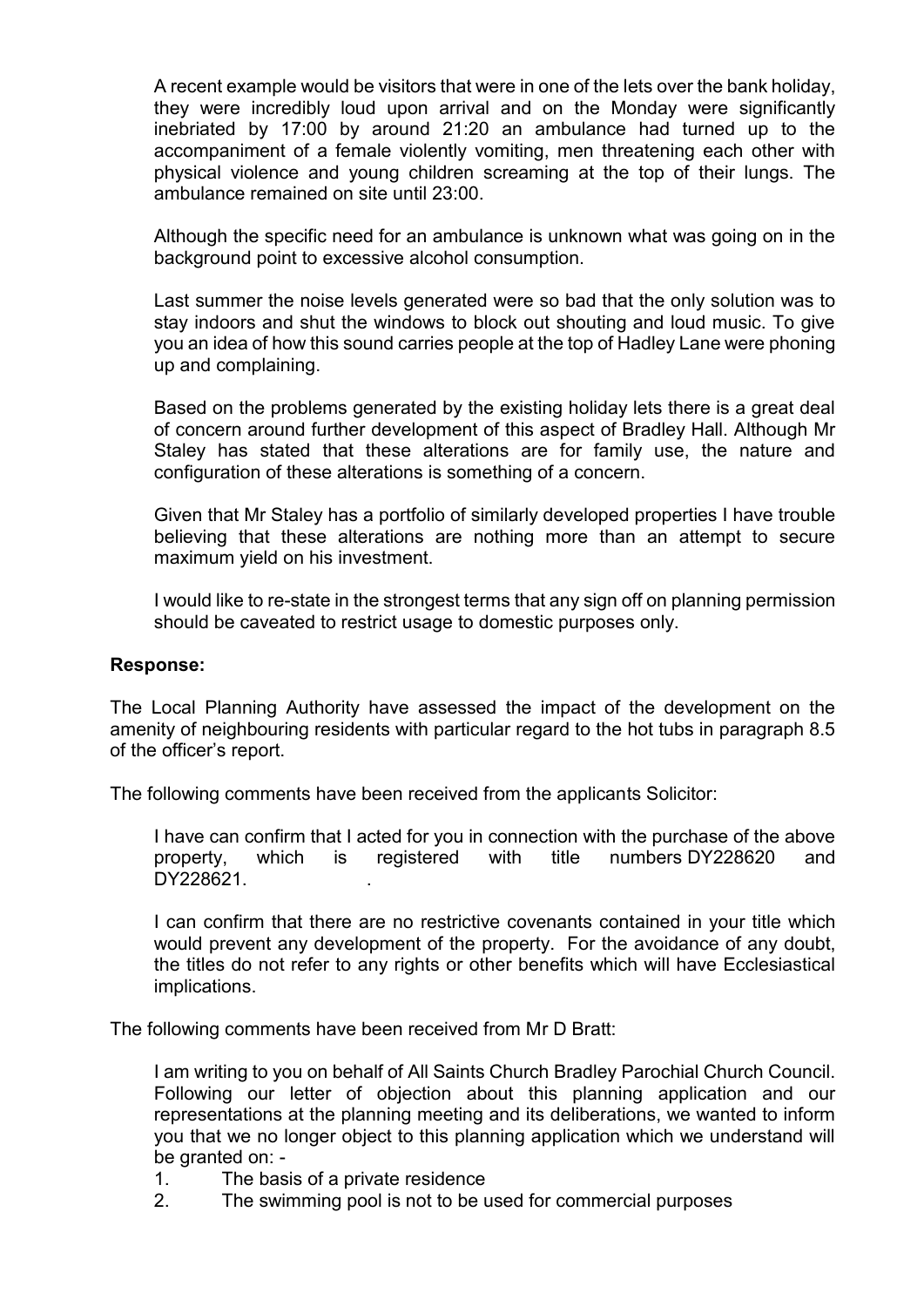3. The hot tubs are properly controlled and are not the source of public nuisance.

The PCC wishes Mr and Mrs Staley to know that it is keen for them to feel part of the Bradley village community, that there is nothing personal in its representations and hopes that the successful resolution of their planning application will make this possible.

### **ITEM 5.2 ERECTION OF REAR EXTENSION ACCOMMODATING A SWIMMING POOL, CONVERSION OF ORANGERY/SHED INTO KITCHEN AND INCORPORATION INTO MAIN DWELLING AND ASSOCIATED INTERNAL ALTERATIONS AT BRADLEY HALL, YEW TREE LANE, BRADLEY, DERBYSHIRE**

The late representations outlined above for item 5.1 are also relevant to this item.

# **ITEM 5.3 CHANGE OF USE FROM AGRICULTURE TO MIXED AGRICULTURE AND CLAY SHOOTING GROUND (RETROSPECTIVE) AT HARBORO ROCKS CLAY SHOOT, MANYSTONES LANE, BRASSINGTON**

# Ible Parish Council

- responses from Harboro Rocks clay shoot assess the noise impact on Brassington & Carsington but not Ible - think this is a serious omission
- with regard to noise, Harboro Rocks Clay shoot explicitly state that they are shooting away from Brassington/Carsington so must assume that means towards Ible and the PDNP
- if the planning committee is minded to approve this application, would be grateful if they consider the following conditions to mitigate/minimise the noise impact on residential properties:
	- 1. That all shooting must be in a direction away from the hamlet of Ible
	- 2. That all shooting must be done from the basin below (i.e. to the South/South West) of the ridge, thus utilising the hill side as a natural sound barrier.
	- 3. That acoustic shields are positioned to the North/North East of each "shooting station", thus reducing the noise incident on residential properties
	- 4. That limits are placed on the operating hours to prevent disturbance early mornings, and into the evenings/night time.

Five representations have been received objecting to the proposals and are summarised as follows:

- appears that the applicant has been operating outside the agreed restrictions for the past 10 years - if so, why was this allowed to continue for so long before being addressed
- what guarantees do we have that this flouting of the rules will not continue in future?
- If there is a case to be made for the shoot in its current form, or even expanded, any restrictions need to be checked and rigorously enforced
- applicant appears to be asking to operate on virtually any day of the year in order to give his customers the flexibility and convenience that they want - this commercial reasoning should be given less weight than the concerns of local residents, people who are adversely affected by the shoot
- needs to be fixed times when residents can be guaranteed not to hear the sound of gunfire.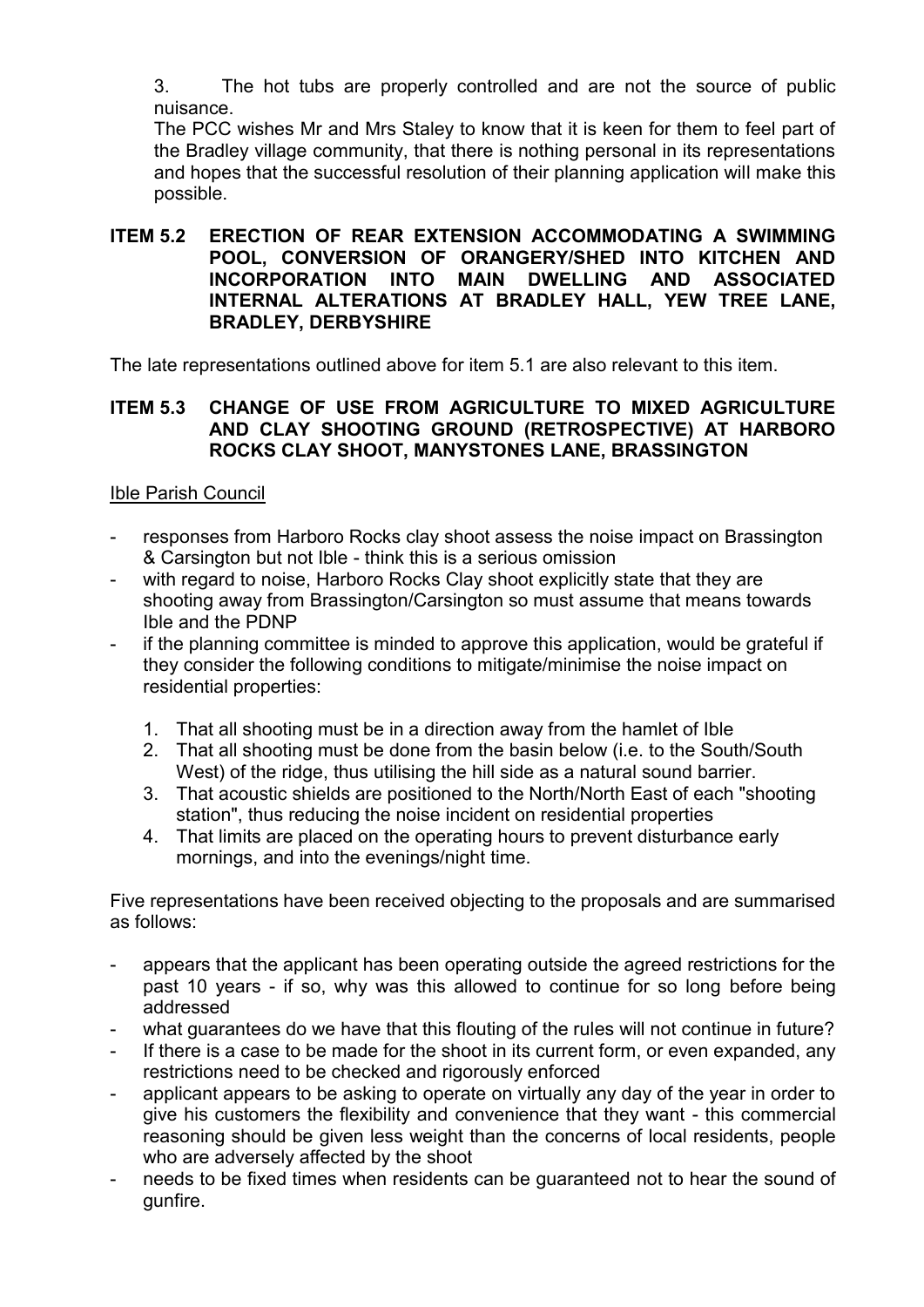- applicant appears to be asking for far more than what is actually required, a tactic that sure the committee will recognise - guess is that the applicant would be content if the restrictions were amended to allow the shoot to continue to operate as it has been doing for the past few years
- much is made of the supposed benefits to the local community but this is not quantified
- the detriment to the local area cannot be quantified (e.g. those tourist who stay away or fail to return because of the noise and disturbance of the shooting)
- is there a business plan? If not, why not?
- surely such an important application, that has such an impact on the residents in the vicinity, should justify notification to all addresses likely to be affected?
- there are two noise reports that the applicant has submitted in support of their application and both indicate that the noise generated by the shoot is of no consequence - none of the tests were made at a sufficient altitude to comprehensively prove the shoot does not cause a noise nuisance, and they were not performed on a range of days to allow for the impact of different wind vector
- can clearly hear the gunshots from both shoots in that area (both Harborough Rocks and Darley Dale Clay Pigeon Shooting Club)
- in the reports the noise of the gunshots is contrasted with the natural sounds of the countryside such as birdsong and the wind - these are natural sounds that are peaceful and relaxing
- the repetitive sound of gunfire is the opposite of this, it is very intrusive and causes considerable annoyance
- currently subjected to this predominantly on Sunday mornings only very concerned that the applicant is attempting to gain permission to do this until dusk in the summer on any day of the week which will negatively impact our ability to have quiet enjoyment of our property.
- only became aware of the shoots organised by the Darley Dale gun club after moving in and the shooting is clearly audible, but only occurs once or twice a month - a nuisance, but tolerable
- retrospective application to expand the activity of the Harbor Rocks Clay Shoot so that shooting could potentially occur on any day of the year is on an altogether different scale
- if there is a case to be made for change of use should this not have been done in advance - not by creeping development over the years with an application only after facilities were put in place - something that does nothing to enhance the character or appearance of Harbor Rocks?
- applicant states that no complaints have been received in the last ten years this is down to the reasonable constraints in place when the applicant moved onto the land and the goodwill of local residents
- would be a massive mistake to remove the former whilst the latter already appears to be evaporating in the face of this application
- applicant further claims that no audible gunshot noise can be heard from the surrounding villages - depending on conditions this may be so on occasion but is not the case the majority of the time when shooting is occurring
- the professional noise assessment required of the applicant confirms that 'distant shooting noise' was discernible at the majority of the test locations chosen - including Carsington but then concludes that the noise measured was of sufficiently low impact as to have no adverse effect on residential amenity and would be unlikely to be disturbing at residential properties in the vicinity - that is a highly subjective statement which, as a resident of just such a property, can absolutely refute
- fact that the noise is distant does not stop it being intrusive, particularly given the random explosive nature of gunfire and especially if it occurs intermittently and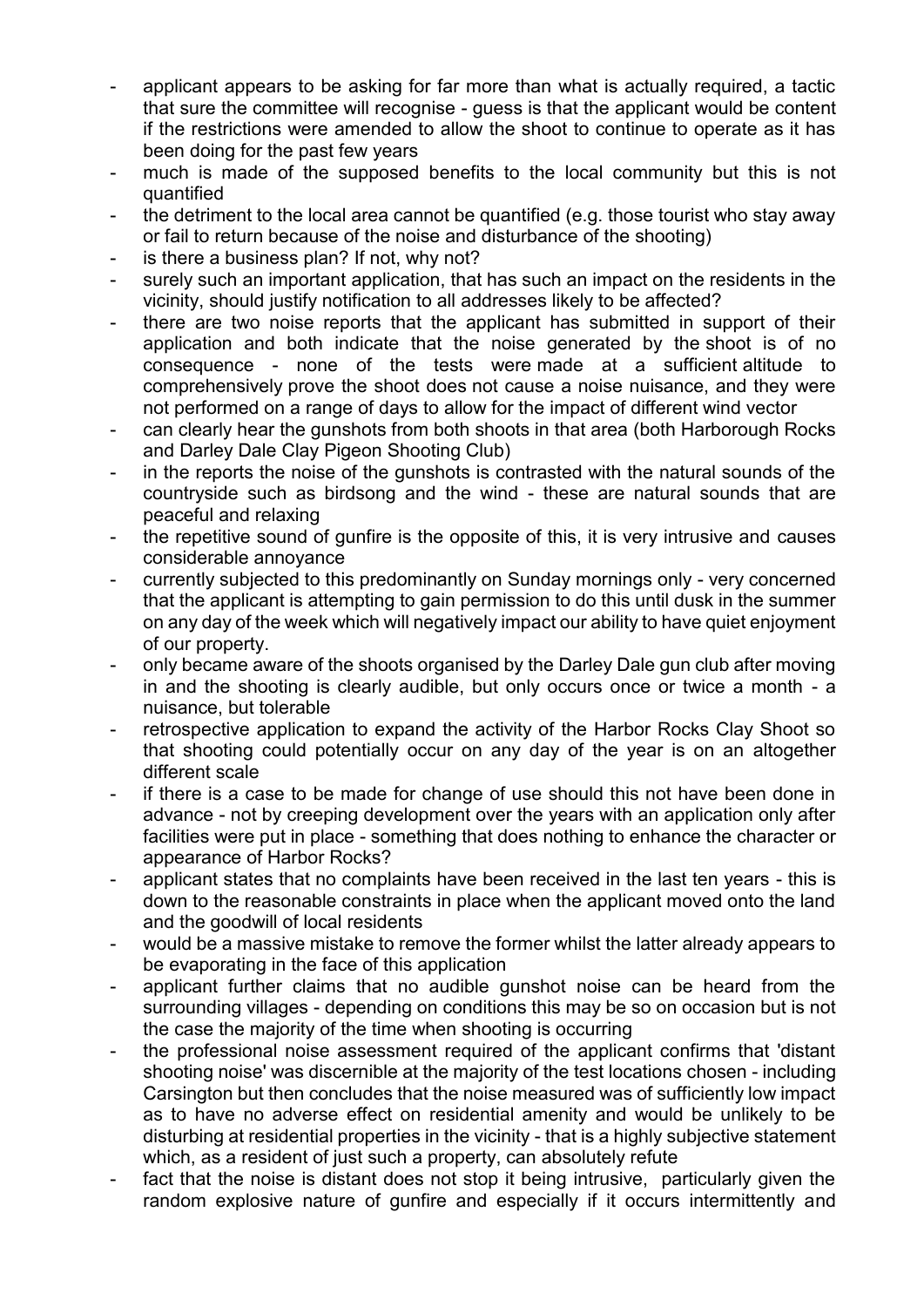repeatedly and yet this application seeks to let this happen at any time of day, on virtually any day of the year, all year round

- endorse the objections submitted by Carsington And Hopton Parish Council particularly in relation to the number of permitted operating days and the breadth of operating hours requested
- are in earshot of this operation even in southerly wind directions and, whilst the current times of operation have rarely been excessively intrusive, feel that the extended operation would impact negatively on ourselves and our neighbours in Carsington, Hopton and surrounds.
- an entirely new venture and one that would like to operate on a daily basis
- ride, cycle and walk up on the high peak trail regularly and find the current number of shooting days to be an assault on the ears - as we know when they are being held, can avoid going up there on those days and idea that it could be every single day is untenable
- too many cars crossing the trail would also be a danger as they may not be aware of cyclists on the trail until they hit one
- as a horse rider it is a recipe for disaster to have them shooting quite so close to the trail - if a horse got spooked by the abrupt noise they could easily bolt and mow down a pedestrian
- have had experience in the past of being a rider on a bolting horse and it was terrifying - their mind goes into meltdown and they cannot listen to any commands and, in my case, it was at least a mile before the horse ran out of steam. Along the trail that would equate to a lot of innocent bystanders
- might be increasing tourism by agreeing to this venture but it is the wrong kind of tourist and may well lose all the current tourists who come to the area for the peace and quiet of the Peak District
- clay pigeon shooters can shoot their clay pigeons in any environment they do not need to ruin the enjoyment of the surrounding countryside for everyone else.
- whilst do not have a problem with the current level of activity at the shoot, if the level escalates as projected in the application it will create issues for users of the high peak trail
- run an equestrian business which relies upon safe passage along the trail past the shoot and, at the present time, have been able to liaise with the shoot manager to negotiate a safe passage through but this would become almost impossible if shooting is almost constant, in line with the application
- would like to state that the manager has been extremely helpful but can't help but expect my business to be detrimentally affected if it becomes impossible to find times when it is safe to pass, in spite of their help
- there would be danger to equestrians as few horses will tolerate the noise of shooting so nearby and this would render this portion of the high peak trail unusable
- tourists often visit and would not be aware of the shooting here and this could lead to there being a very bad accident involving a horse and rider
- at the very least, please can the application be held in abeyance until more conclusive noise testing is undertaken moved here to enjoy the intrinsic character and beauty of the Derbyshire countryside and, as a shift worker, also needed somewhere peaceful to be able to sleep during the day - was aware of the nearby quarry and works but neither caused any issue
- interesting to note that, as far as can tell, none of those who write to support the application live within earshot of it.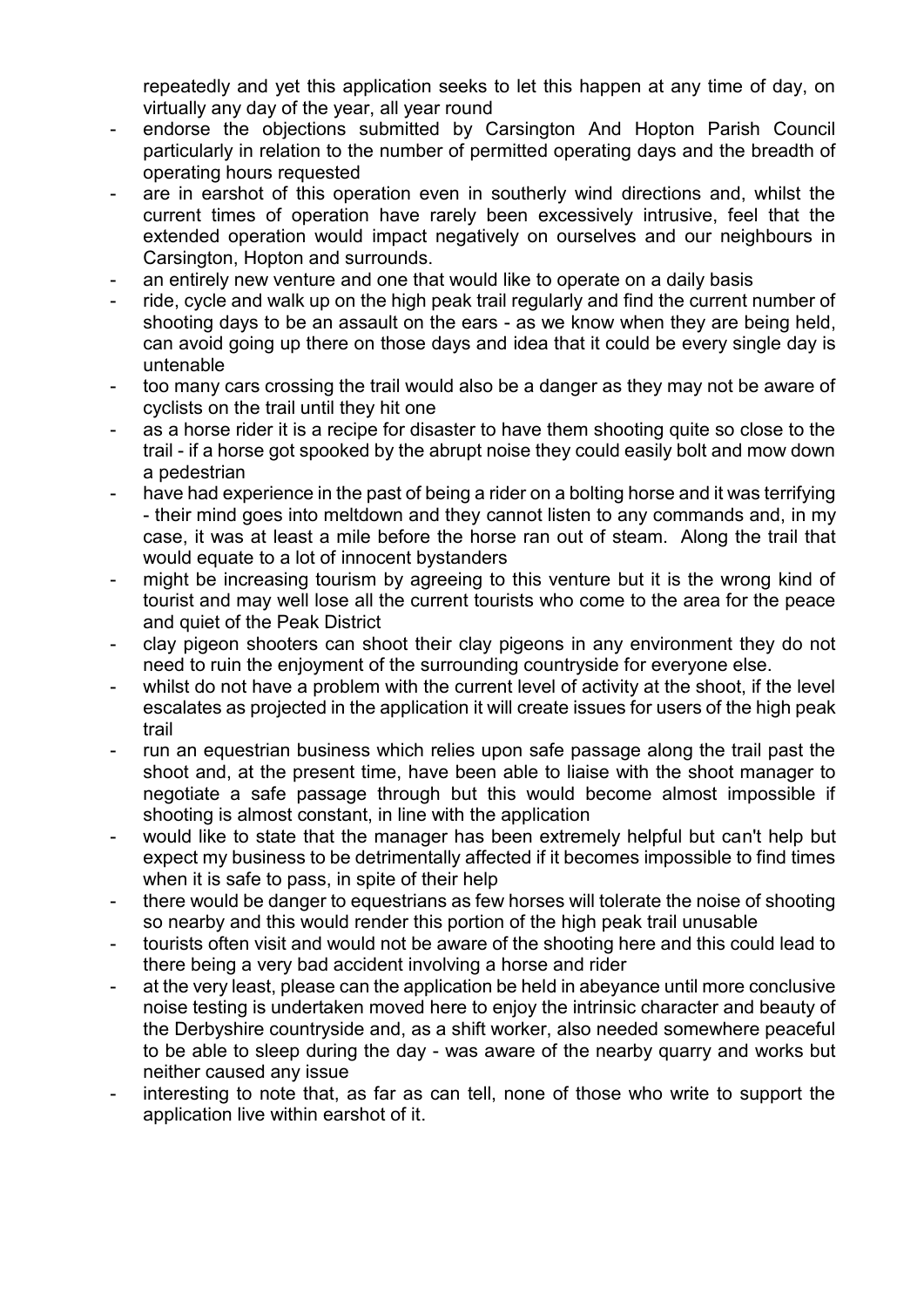One representation has been received supporting the proposals and is summarised as follows:

reiterate original support of this application

### **Response:**

Whilst this is clearly an emotive application, Officers consider that a reasonable assessment of noise nuisance has been undertaken and no objections have been received from the District council's Environmental Health Section having made their assessment of the proposals and the submitted noise assessment.

The District Council cannot contact all residents in earshot of the application site and must follow its standard public consultation procedures.

It is appreciated that no noise measurements were undertaken at Ible but, given the distance, and closer receptors, it is considered that this would demonstrate that the gunshots could be heard but would not be of such a nuisance to justify a recommendation of refusal. The other matters raised are considered to have been assessed and reflected upon in the Officer's report.

#### **ITEM 5.4 RETENTION OF NOISE ATTENUATION BUND AT DARLEY MOOR MOTOR CYCLE ROAD RACING CLUB, DARLEY MOOR AIRFIELD, DARLEY MOOR, ASHBOURNE**

Edlaston and Wyaston PC have advised that the report incorrectly states that the site is located within the parish of Yeaveley.

Following a review of the parish boundary officers confirm that the site does lie within the parish of Edlaston and Wyaston, not Yeaveley. As part of the validation process, the application had been plotted incorrectly, based on a property point within the parish of Yeaveley. Both Parish Councils have been consulted on the application and their comments are set out in the consultation section of the officer's report.

### **ITEM 5.5 CHANGE OF USE AND CONVERSION OF BARNS INTO 3NO. DWELLINGS WITH ASSOCIATED PARKING / LANDSCAPING AND FORMATION OF NEW VEHICULAR ACCESS AT BARNS AT EDNASTON LODGE FARM, EDNASTON PARK, PAINTERS LANE, EDNASTON**

The agent emailed on the 5<sup>th</sup> May 2022 making a comment on the wording of Condition 7 and whether the word 'painted' could be removed from the condition as they are looking at using the black cast iron effect plastic rainwater goods, with is typically accepted in conversion schemes. He also has asked what type of window material would you consider as being acceptable?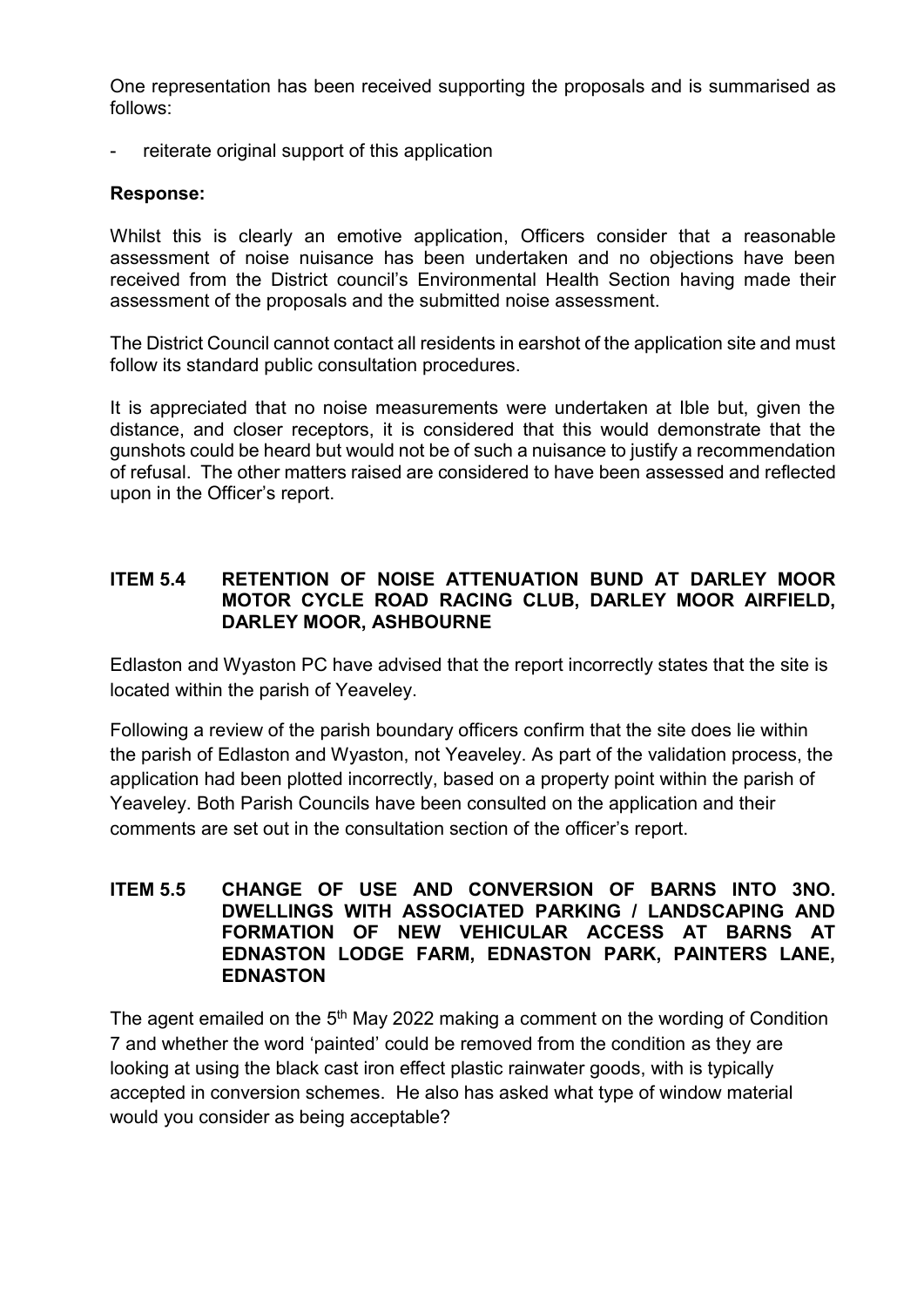## **Response:**

Condition 7 can be amended to read:-

7. All gutters, downpipes and other external plumbing shall be a black finish and so retained thereafter unless otherwise agreed in writing by the Local Planning Authority.

Condition 8 requires the window and door details to be submitted prior to their installation and they should be timber to match the existing windows and doors.

## **ITEM 5.9 FORMATION OF VEHICULAR ACCESS AND PARKING AT 42 SMEDLEY STREET EAST, MATLOCK**

The following consultation response from the Conservation and Design Officer has been received:

The applicant / agent has sought no pre-application advice or guidance from the Local Planning Authority in terms of their proposal(s).

The property (of the later 19<sup>th</sup> Century) forms the end of row or terrace of houses, on the north side of Smedley Street East. The property has a corner plot (with a footpath to the eastern side). The site is located within the Matlock Bank Conservation Area.

The forecourt to the property has a low, stone curving wall and a footpath to the west side and north side of the 'garden' area. The front garden slopes down to Smedley Street East. The proposal is for the creation of an off road parking area to the frontage and associated dropping of kerb.

It appears that the higher stone walling (to adjacent properties) and which may once have been in front of number 42, has been historically removed and replaced by a modern low stone wall. In this regard, the property and street scene, has already lost a higher enclosure wall to this end property. The proposed removal of the modern low stone wall and associated 'garden' elements would not constitute an adverse loss of historic fabric and detailing to this part of the Conservation Area. It is noted that the new parking area is to be covered with compacted gravel (with ACCO drainage channels to the southern end and corner and a 50mm flat top edging). However, gravel can move by the manoeuvring / turning etc. of vehicle wheels and can fill drainage channels and spill / spread over adjacent land (i.e. the public footway). This should be taken into consideration in the proposed assessment and determination of the application.